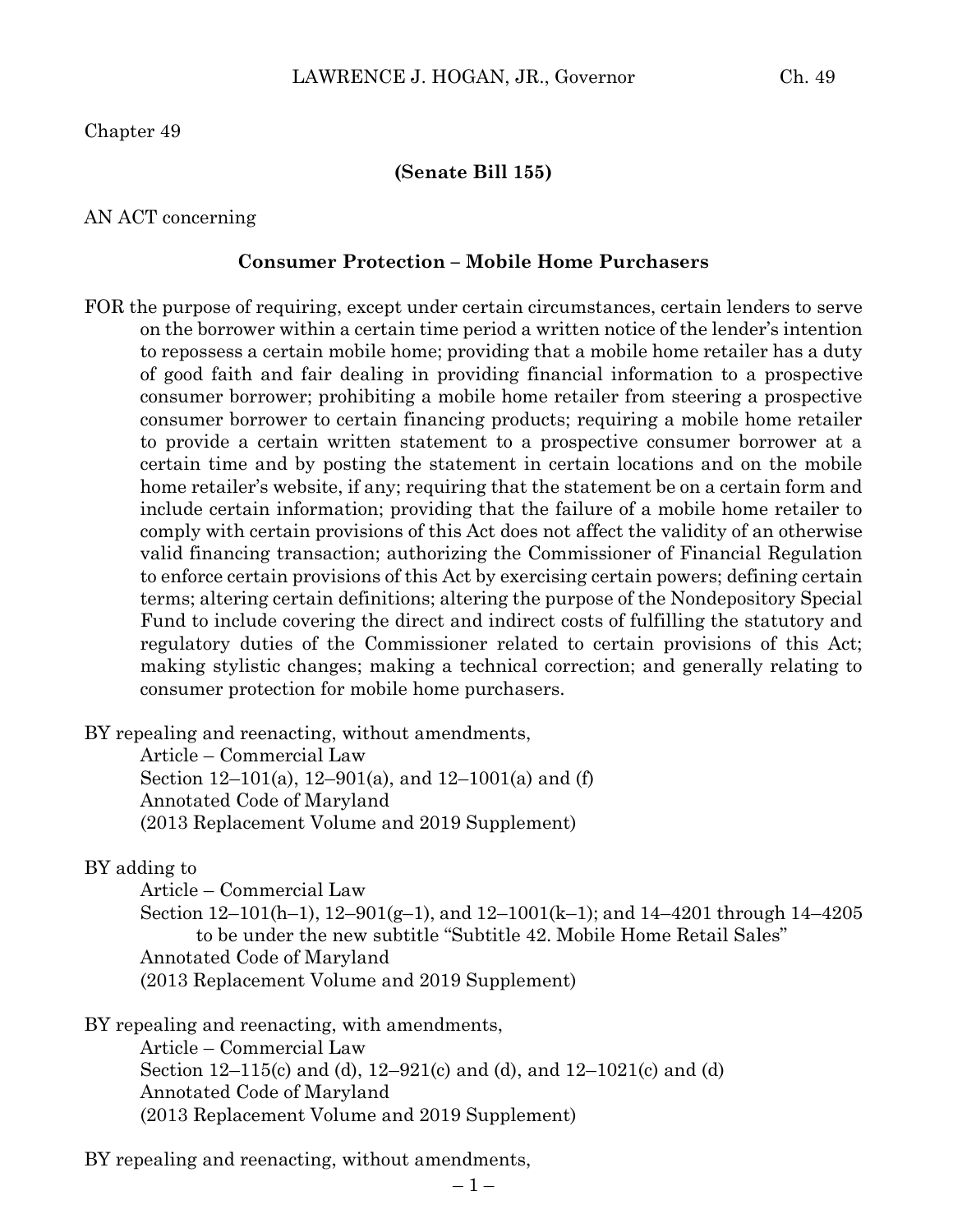Article – Financial Institutions Section 11–501(a), 11–601(a), and 11–610(a) Annotated Code of Maryland (2011 Replacement Volume and 2019 Supplement)

BY repealing and reenacting, with amendments,

Article – Financial Institutions Section 11–501(c), (p), (q), and (r), 11–601(q) and (t) through (y), and  $11-610(c)(13)$ Annotated Code of Maryland (2011 Replacement Volume and 2019 Supplement)

BY adding to

Article – Financial Institutions Section 11–501(h–1) and 11–601(m–1) Annotated Code of Maryland (2011 Replacement Volume and 2019 Supplement)

## BY repealing

Article – Financial Institutions Section 11–501(o) and 11–601(s) Annotated Code of Maryland (2011 Replacement Volume and 2019 Supplement)

SECTION 1. BE IT ENACTED BY THE GENERAL ASSEMBLY OF MARYLAND, That the Laws of Maryland read as follows:

## **Article – Commercial Law**

### 12–101.

(a) In this subtitle the following words have the meanings indicated.

# **(H–1) "MOBILE HOME" HAS THE MEANING STATED IN § 11–501 OF THE FINANCIAL INSTITUTIONS ARTICLE.**

12–115.

(c) (1) **[**At**] EXCEPT AS PROVIDED IN PARAGRAPH (2) OF THIS SUBSECTION, AT** least 10 days before **[**he**] A LENDER** repossesses any goods, a lender may serve a written notice on the borrower of **[**his**] THE LENDER'S** intention to repossess the goods.

**(2) (I) EXCEPT AS PROVIDED IN SUBPARAGRAPH (II) OF THIS PARAGRAPH, AT LEAST 30 DAYS BEFORE A LENDER REPOSSESSES A MOBILE HOME THAT IS PRIMARILY FOR PERSONAL, FAMILY, OR HOUSEHOLD USE, THE LENDER**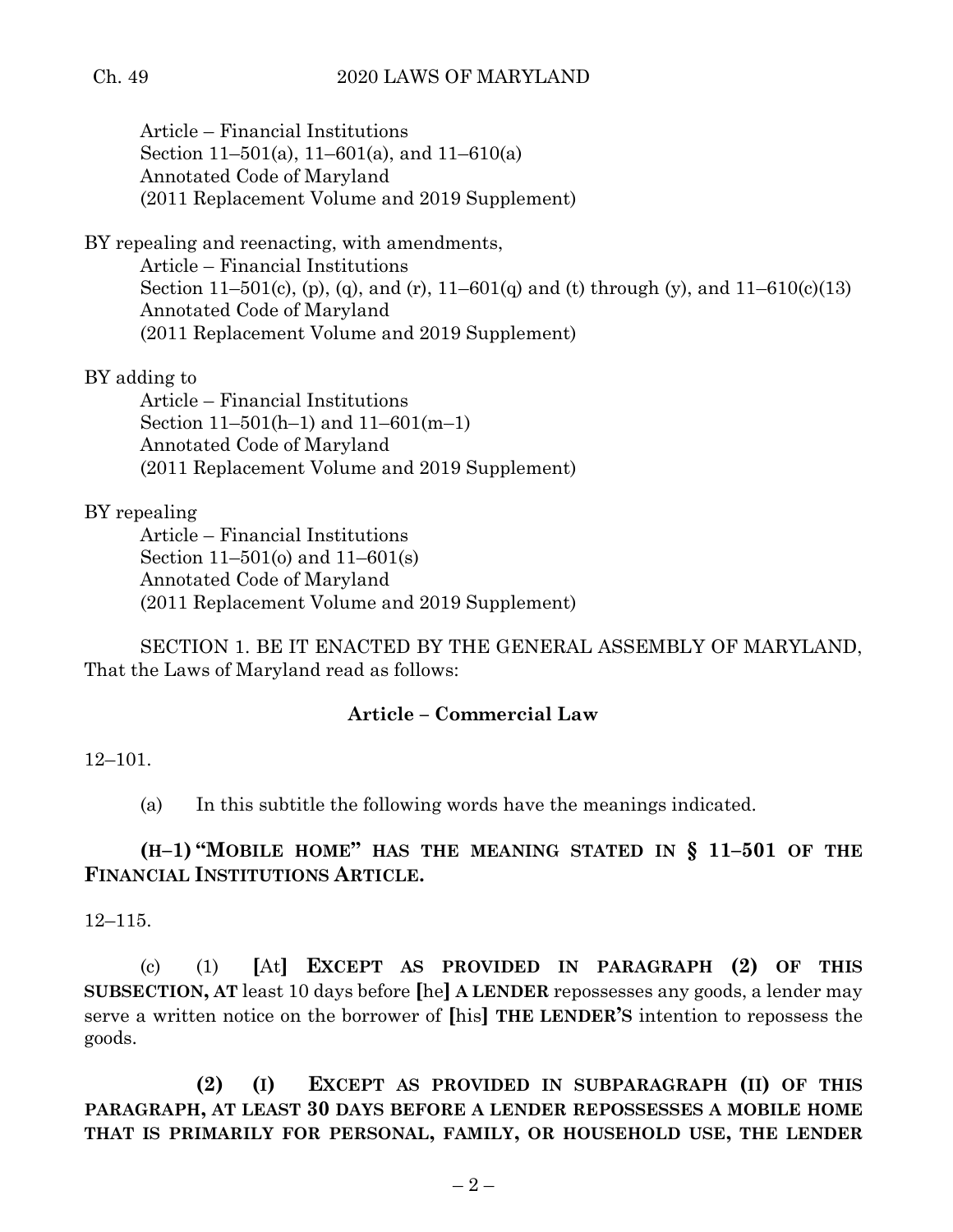**SHALL SERVE ON THE BORROWER A WRITTEN NOTICE OF THE LENDER'S INTENTION TO REPOSSESS THE MOBILE HOME.**

**(II) THE NOTICE REQUIRED UNDER SUBPARAGRAPH (I) OF THIS PARAGRAPH MAY BE SERVED BY THE LENDER LESS THAN 30 DAYS BEFORE REPOSSESSION IF:**

**1. THE MOBILE HOME:**

**A. IS VACANT AND ABANDONED, BASED ON A DETERMINATION BY THE LENDER THAT AT LEAST THREE OF THE CIRCUMSTANCES LISTED IN § 7–105.18(D) OF THE REAL PROPERTY ARTICLE HAVE BEEN MET; OR**

**B. HAS BEEN VOLUNTARILY SURRENDERED BY THE BORROWER TO THE LENDER; AND**

**2. THE NOTICE IS ACCOMPANIED BY A CERTIFICATION FROM THE LENDER IDENTIFYING THE CIRCUMSTANCES DEMONSTRATING THAT THE MOBILE HOME IS VACANT AND ABANDONED OR THAT THE MOBILE HOME HAS BEEN SURRENDERED.**

 $\lceil (2) \rceil$  **(3)** The notice shall:

(i) State the default and any period at the end of which the goods will be repossessed; and

(ii) Briefly state the rights of the borrower in case the goods are repossessed.

(d) The notice may be delivered to the borrower personally or sent to **[**him at his**] THE BORROWER'S** last known address by registered or certified mail.

12–901.

(a) In this subtitle the following words have the meanings indicated.

**(G–1) "MOBILE HOME" HAS THE MEANING STATED IN § 11–501 OF THE FINANCIAL INSTITUTIONS ARTICLE.**

12–921.

(c) (1) **[**At**] EXCEPT AS PROVIDED IN PARAGRAPH (2) OF THIS SUBSECTION, AT** least 10 days before a credit grantor repossesses any tangible personal property, the credit grantor may serve a written notice on the consumer borrower of the intention **OF THE CREDIT GRANTOR** to repossess the tangible personal property.

– 3 –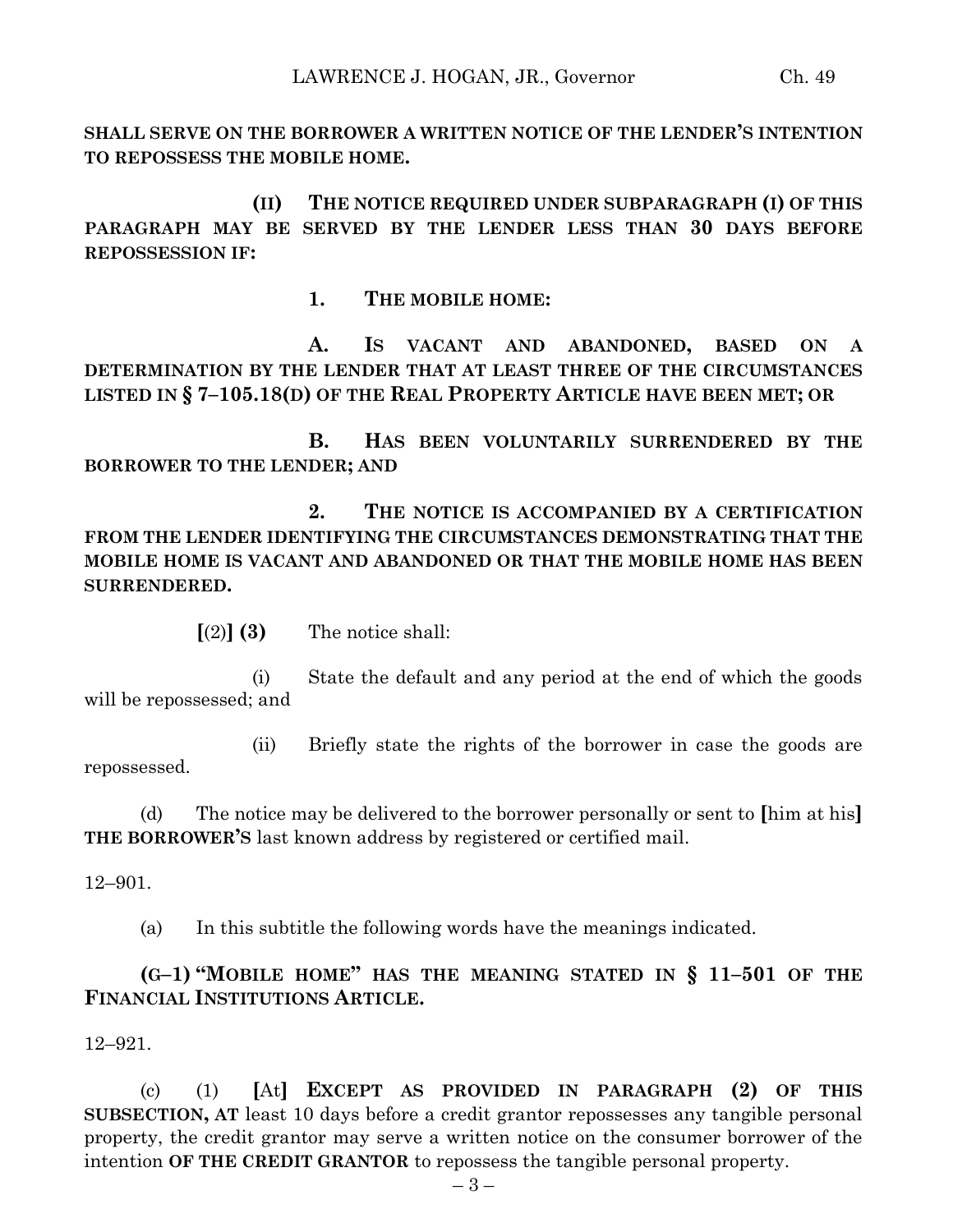**(2) (I) EXCEPT AS PROVIDED IN SUBPARAGRAPH (II) OF THIS PARAGRAPH, AT LEAST 30 DAYS BEFORE A CREDIT GRANTOR REPOSSESSES A MOBILE HOME THAT IS PRIMARILY FOR PERSONAL, FAMILY, OR HOUSEHOLD USE, THE CREDIT GRANTOR SHALL SERVE ON THE BORROWER A WRITTEN NOTICE OF THE CREDIT GRANTOR'S INTENTION TO REPOSSESS THE MOBILE HOME.**

**(II) THE NOTICE REQUIRED UNDER SUBPARAGRAPH (I) OF THIS PARAGRAPH MAY BE SERVED BY THE CREDIT GRANTOR LESS THAN 30 DAYS BEFORE REPOSSESSION IF:**

**1. THE MOBILE HOME:**

**A. IS VACANT AND ABANDONED, BASED ON A DETERMINATION BY THE CREDIT GRANTOR THAT AT LEAST THREE OF THE CIRCUMSTANCES LISTED IN § 7–105.18(D) OF THE REAL PROPERTY ARTICLE HAVE BEEN MET; OR**

**B. HAS BEEN VOLUNTARILY SURRENDERED BY THE BORROWER TO THE CREDIT GRANTOR; AND**

**2. THE NOTICE IS ACCOMPANIED BY A CERTIFICATION FROM THE CREDIT GRANTOR IDENTIFYING THE CIRCUMSTANCES DEMONSTRATING THAT THE MOBILE HOME IS VACANT AND ABANDONED OR THAT THE MOBILE HOME HAS BEEN SURRENDERED.**

 $\lceil (2) \rceil$  **(3)** The notice shall:

(i) State the default and any period at the end of which the tangible personal property will be repossessed; and

(ii) Briefly state the rights of the consumer borrower in case the tangible personal property is repossessed.

(d) The notice may be delivered to the consumer borrower personally or sent to **[**him at his**] THE BORROWER'S** last known address by registered or certified mail.

12–1001.

(a) In this subtitle the following words have the meanings indicated.

(f) "Consumer borrower" means an individual receiving a loan or other extension of credit under this subtitle for personal, household, or family purposes or an individual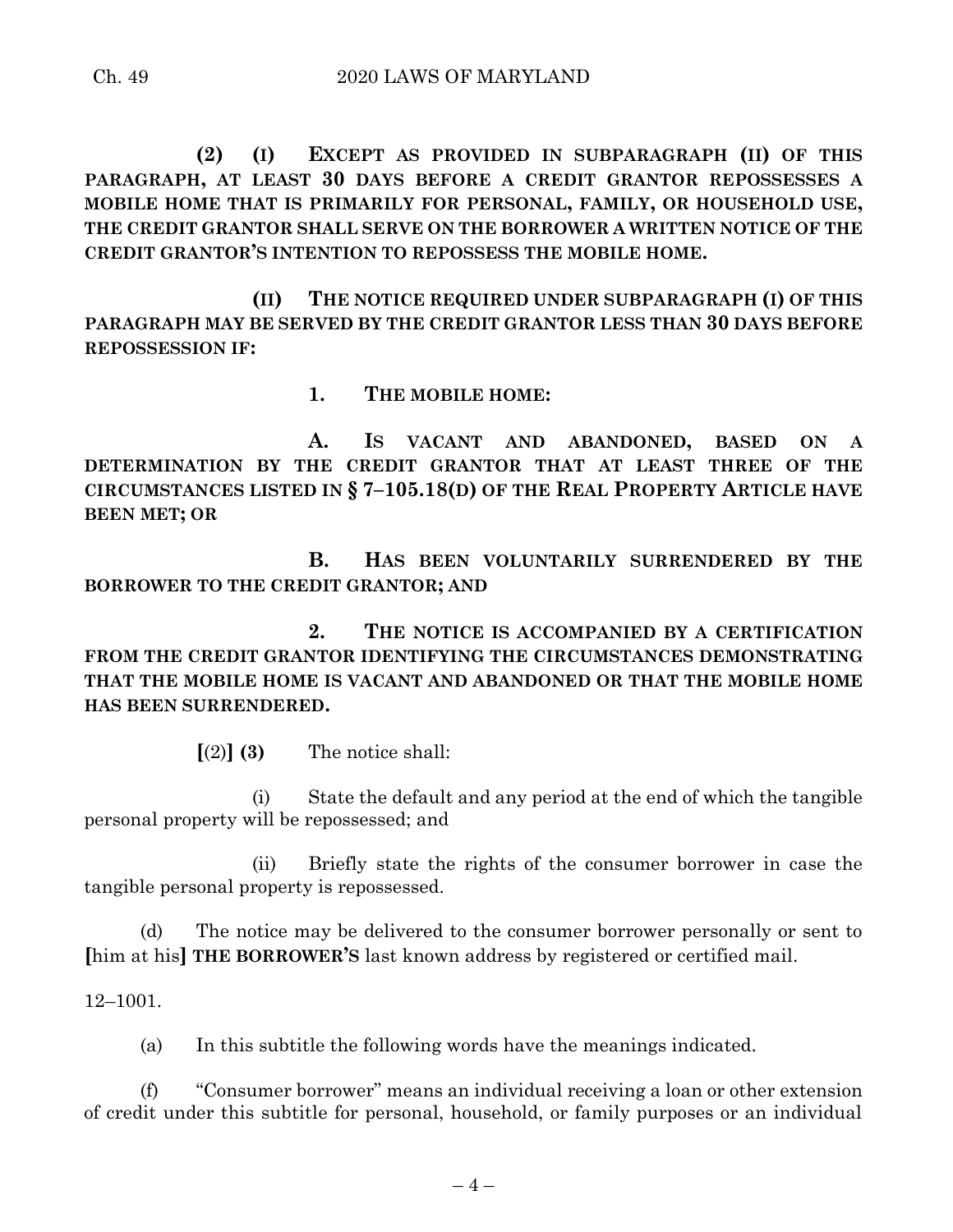receiving a commercial loan or other extension of credit for any commercial purpose not in excess of \$75,000, secured by residential real property.

**(K–1) "MOBILE HOME" HAS THE MEANING STATED IN § 11–501 OF THE FINANCIAL INSTITUTIONS ARTICLE.**

12–1021.

(c) (1) **[**At**] EXCEPT AS PROVIDED IN PARAGRAPH (2) OF THIS SUBSECTION, AT** least 10 days before a credit grantor repossesses any tangible personal property, the credit grantor may serve a written notice on the consumer borrower of the intention **OF THE CREDIT GRANTOR** to repossess the tangible personal property.

**(2) (I) EXCEPT AS PROVIDED IN SUBPARAGRAPH (II) OF THIS PARAGRAPH, AT LEAST 30 DAYS BEFORE A CREDIT GRANTOR REPOSSESSES A MOBILE HOME THAT IS PRIMARILY FOR PERSONAL, FAMILY, OR HOUSEHOLD USE, THE CREDIT GRANTOR SHALL SERVE ON THE BORROWER A WRITTEN NOTICE OF THE CREDIT GRANTOR'S INTENTION TO REPOSSESS THE MOBILE HOME.**

**(II) THE NOTICE REQUIRED UNDER SUBPARAGRAPH (I) OF THIS PARAGRAPH MAY BE SERVED BY THE CREDIT GRANTOR LESS THAN 30 DAYS BEFORE REPOSSESSION IF:**

**1. THE MOBILE HOME:**

**A. IS VACANT AND ABANDONED, BASED ON A DETERMINATION BY THE CREDIT GRANTOR THAT AT LEAST THREE OF THE CIRCUMSTANCES LISTED IN § 7–105.18(D) OF THE REAL PROPERTY ARTICLE HAVE BEEN MET; OR**

**B. HAS BEEN VOLUNTARILY SURRENDERED BY THE BORROWER TO THE CREDIT GRANTOR; AND**

**2. THE NOTICE IS ACCOMPANIED BY A CERTIFICATION FROM THE CREDIT GRANTOR IDENTIFYING THE CIRCUMSTANCES DEMONSTRATING THAT THE MOBILE HOME IS VACANT AND ABANDONED OR THAT THE MOBILE HOME HAS BEEN SURRENDERED.**

 $\lceil(2)\rceil$  **(3)** The notice shall:

(i) State the default and any period at the end of which the tangible personal property will be repossessed; and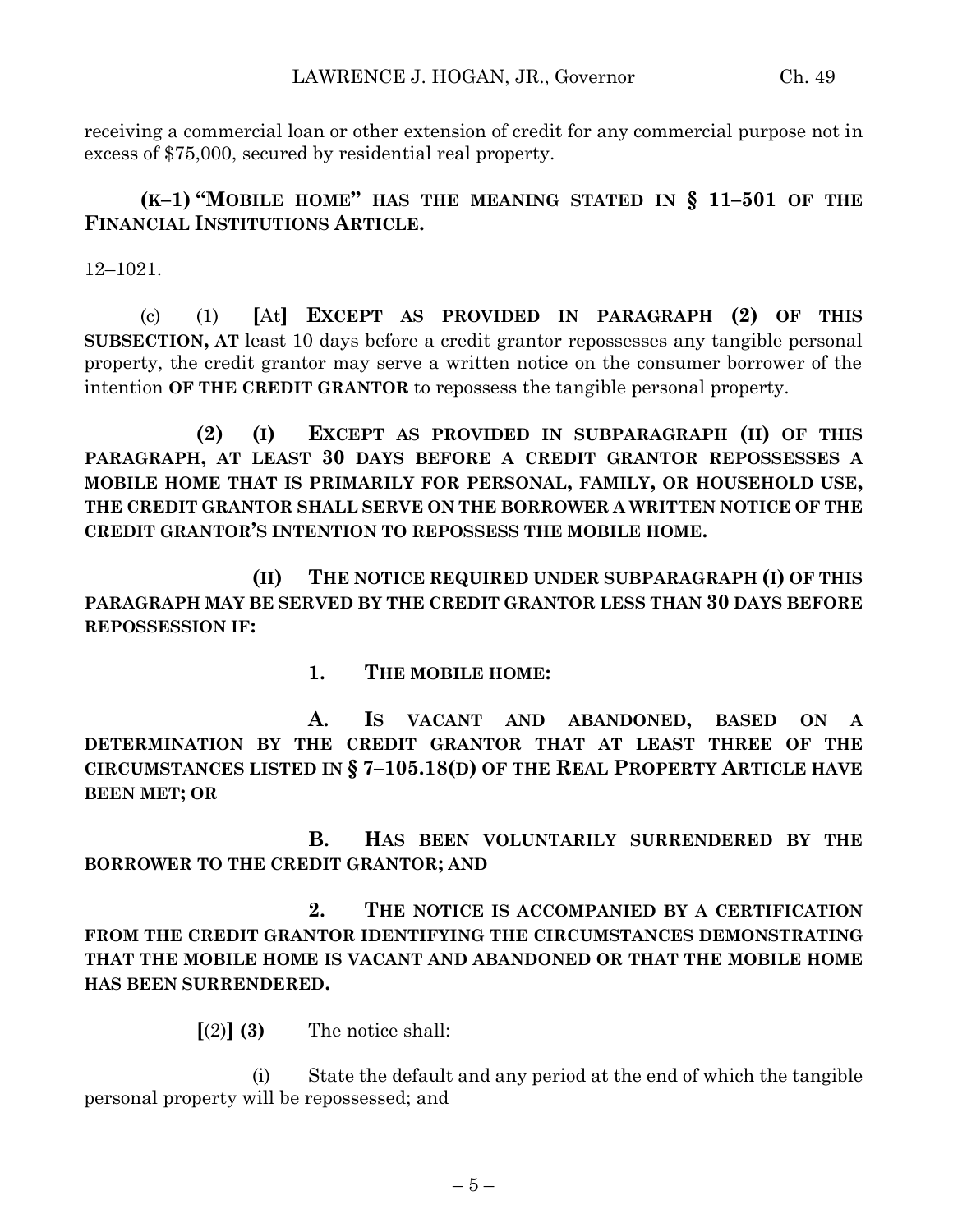(ii) Briefly state the rights of the consumer borrower in case the tangible personal property is repossessed.

(d) The notice may be delivered to the consumer borrower personally or sent to **[**him at his**] THE CONSUMER BORROWER'S** last known address by registered or certified mail.

**SUBTITLE 42. MOBILE HOME RETAIL SALES.**

**14–4201.**

**(A) IN THIS SUBTITLE THE FOLLOWING WORDS HAVE THE MEANINGS INDICATED.**

**(B) "COMMISSIONER" MEANS THE COMMISSIONER OF FINANCIAL REGULATION IN THE MARYLAND DEPARTMENT OF LABOR.**

**(C) "CONSUMER BORROWER" MEANS AN INDIVIDUAL RECEIVING A LOAN OR OTHER EXTENSION OF CREDIT FOR PERSONAL, HOUSEHOLD, OR FAMILY PURPOSES.**

**(D) "MOBILE HOME" HAS THE MEANING STATED IN § 11–501 OF THE FINANCIAL INSTITUTIONS ARTICLE.**

**(E) "MOBILE HOME RETAILER" MEANS A PERSON THAT:**

**(1) SELLS MOBILE HOMES AT RETAIL;**

**(2) PROVIDES INFORMATION REGARDING FINANCING PRODUCTS TO A BORROWER FOR THE PURCHASE OF A MOBILE HOME; AND**

**(3) IS NOT:**

**(I) A MORTGAGE LENDER, AS DEFINED IN § 11–501 OF THE FINANCIAL INSTITUTIONS ARTICLE; OR**

**(II) A MORTGAGE ORIGINATOR, AS DEFINED IN § 11–601 OF THE FINANCIAL INSTITUTIONS ARTICLE.**

**14–4202.**

**(A) IN THIS SECTION, "STEER" MEANS, IN CONNECTION WITH A CONSUMER CREDIT TRANSACTION SECURED BY A MOBILE HOME, TO DIRECT A PROSPECTIVE CONSUMER BORROWER TO COMPLETE A TRANSACTION IN ANY WAY BASED ON THE FACT THAT A MOBILE HOME RETAILER WILL RECEIVE COMPENSATION, DIRECTLY**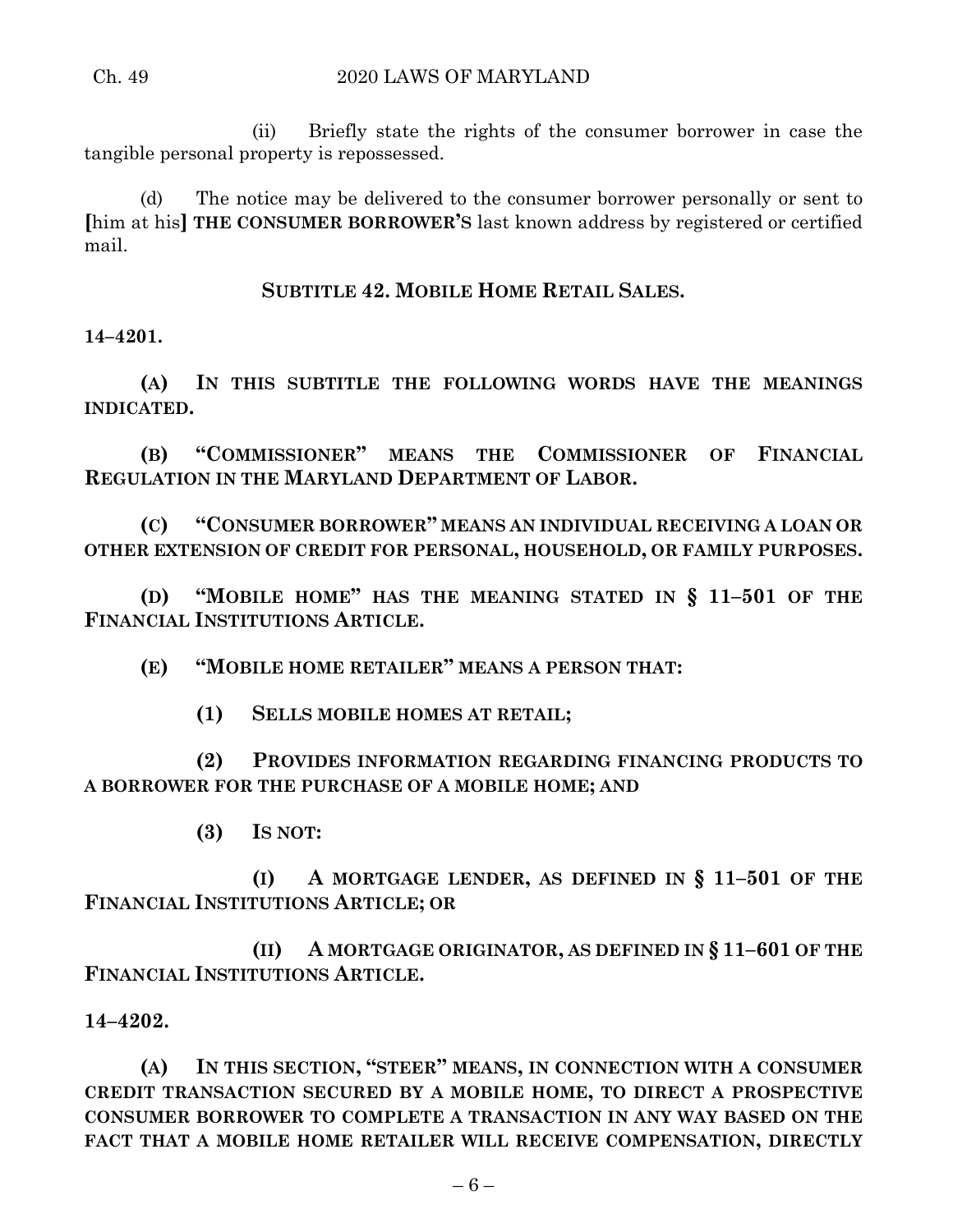**OR INDIRECTLY, FROM A LENDER OR CREDIT GRANTOR THAT IS IN EXCESS OF ANY COMPENSATION OR GAIN RECEIVED IN A COMPARABLE CASH TRANSACTION.**

**(B) A MOBILE HOME RETAILER:**

**(1) HAS A DUTY OF GOOD FAITH AND FAIR DEALING IN PROVIDING FINANCIAL INFORMATION TO A PROSPECTIVE CONSUMER BORROWER, INCLUDING PROVIDING FINANCIAL INFORMATION IN A MANNER THAT IS NOT MISLEADING OR DECEPTIVE AND THAT DISCLOSES ALL MATERIAL FACTS;**

**(2) MAY NOT STEER A PROSPECTIVE CONSUMER BORROWER TO FINANCING PRODUCTS THAT OFFER LESS FAVORABLE TERMS THAT ARE LESS FAVORABLE THAN A COMPARABLE CASH TRANSACTION; AND** 

**(3) SHALL PROVIDE A WRITTEN STATEMENT TO A PROSPECTIVE CONSUMER BORROWER IN ACCORDANCE WITH § 14–4203 OF THIS SUBTITLE.**

**14–4203.**

**(A) (1) THE STATEMENT REQUIRED UNDER § 14–4202(B)(3) OF THIS SUBTITLE SHALL BE ON A FORM PRESCRIBED BY THE COMMISSIONER BY REGULATION.**

**(2) IF THE FORM PRESCRIBED BY THE COMMISSIONER IS INCLUDED IN OTHER DOCUMENTS PROVIDED BY THE MOBILE HOME RETAILER TO A PROSPECTIVE CONSUMER BORROWER, THE FORM SHALL BE CONSPICUOUS, SUCH AS THROUGH THE USE OF A DIFFERENT FONT OR SEPARATED WITH A BOX AROUND IT.**

**(B) THE STATEMENT REQUIRED UNDER § 14–4202(B)(3) OF THIS SUBTITLE SHALL INCLUDE:**

**(1) A DISCLOSURE THAT DESCRIBES ANY CORPORATE AFFILIATION BETWEEN THE MOBILE HOME RETAILER AND A FINANCING SOURCE ABOUT WHICH THE MOBILE HOME RETAILER PROVIDES INFORMATION TO THE PROSPECTIVE CONSUMER BORROWER;**

**(2) A DISCLOSURE THAT THE PROSPECTIVE CONSUMER BORROWER MAY OBTAIN FINANCING FROM ANY LENDER AND IS NOT REQUIRED TO OBTAIN FINANCING FROM A LENDER SUGGESTED BY THE MOBILE HOME RETAILER; AND**

**(3) INFORMATION REGARDING THE RIGHTS OF A PROSPECTIVE CONSUMER BORROWER UNDER THIS SUBTITLE AND THE PROCEDURE FOR FILING A COMPLAINT WITH THE COMMISSIONER.**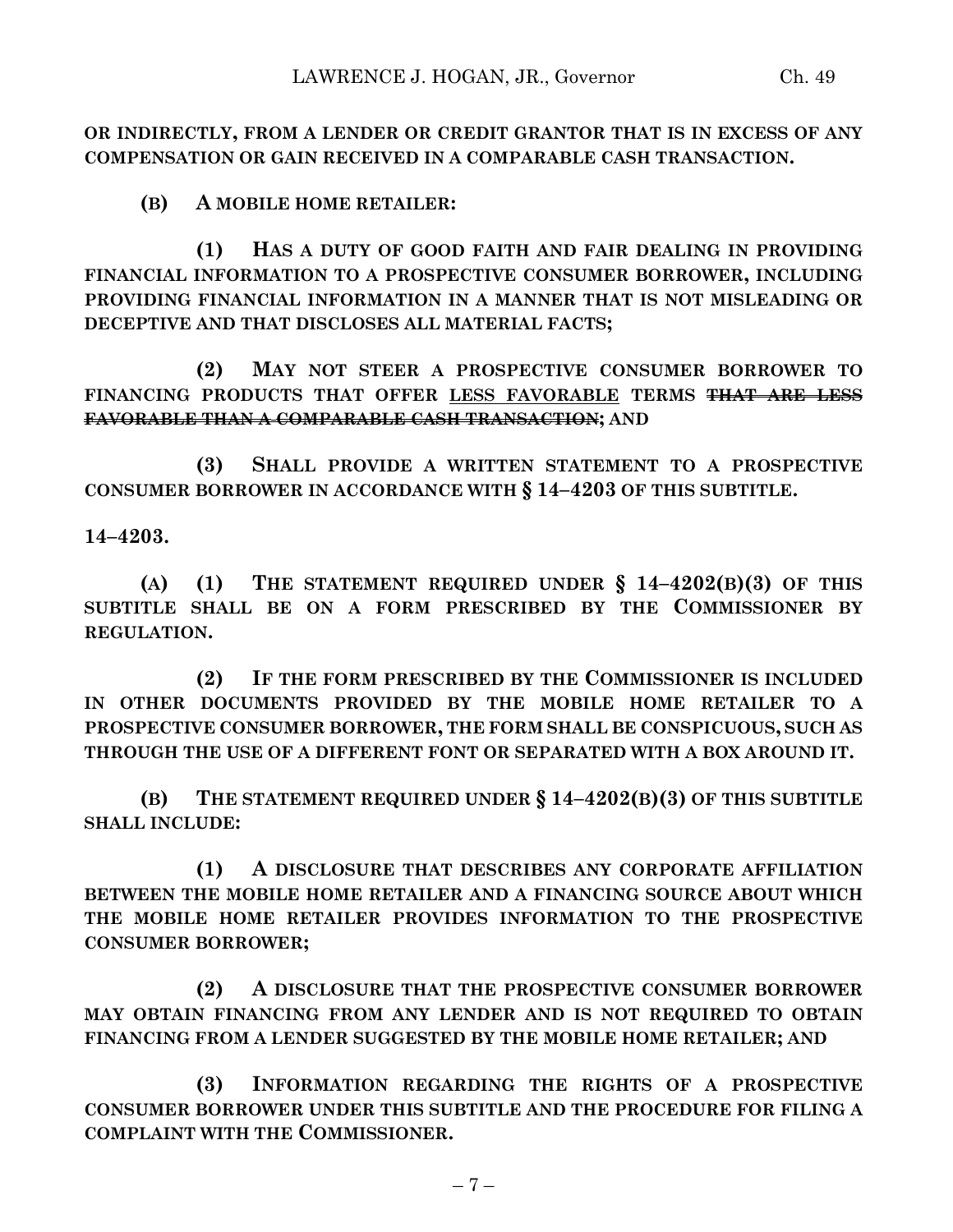### Ch. 49 2020 LAWS OF MARYLAND

**(C) THE MOBILE HOME RETAILER SHALL PROVIDE THE STATEMENT REQUIRED UNDER § 14–4202(B)(3) OF THIS SUBTITLE:**

**(1) TO A PROSPECTIVE CONSUMER BORROWER AT THE TIME THE MOBILE HOME RETAILER PROVIDES INFORMATION TO THE PROSPECTIVE CONSUMER BORROWER REGARDING FINANCING OR POTENTIALLY AVAILABLE LENDERS; AND**

**(2) BY POSTING THE STATEMENT IN A PROMINENT LOCATION AT ALL OF THE MOBILE HOME RETAILER'S PLACES OF BUSINESS AND ON THE MOBILE HOME RETAILER'S WEBSITE, IF ANY.**

### **14–4204.**

**FAILURE OF A MOBILE HOME RETAILER TO COMPLY WITH THIS SUBTITLE DOES NOT AFFECT THE VALIDITY OF AN OTHERWISE VALID FINANCING TRANSACTION.**

### **14–4205.**

**THE COMMISSIONER MAY ENFORCE THIS SUBTITLE BY EXERCISING ANY OF THE POWERS AUTHORIZED UNDER §§ 2–113 THROUGH 2–116 OF THE FINANCIAL INSTITUTIONS ARTICLE.**

### **Article – Financial Institutions**

11–501.

(a) In this subtitle the following words have the meanings indicated.

(c) (1) "Dwelling" **[**has the meaning stated in 15 U.S.C. § 1602(w)**] MEANS A RESIDENTIAL STRUCTURE OR MOBILE HOME THAT CONTAINS ONE TO FOUR FAMILY HOUSING UNITS OR INDIVIDUAL UNITS OF CONDOMINIUMS OR COOPERATIVES**.

(2) "Dwelling" does not include a residential structure or mobile home unless the residential structure or mobile home, or at least one unit contained in the residential structure or mobile home, is owner–occupied.

**(H**–**1) "MOBILE HOME" MEANS A TRAILER, HOUSE TRAILER, TRAILER COACH, OR ANY OTHER STRUCTURE THAT IS TRANSPORTABLE IN ONE OR MORE SECTIONS THAT IS:**

**(1) USED OR CAN BE USED FOR RESIDENTIAL PURPOSES; AND**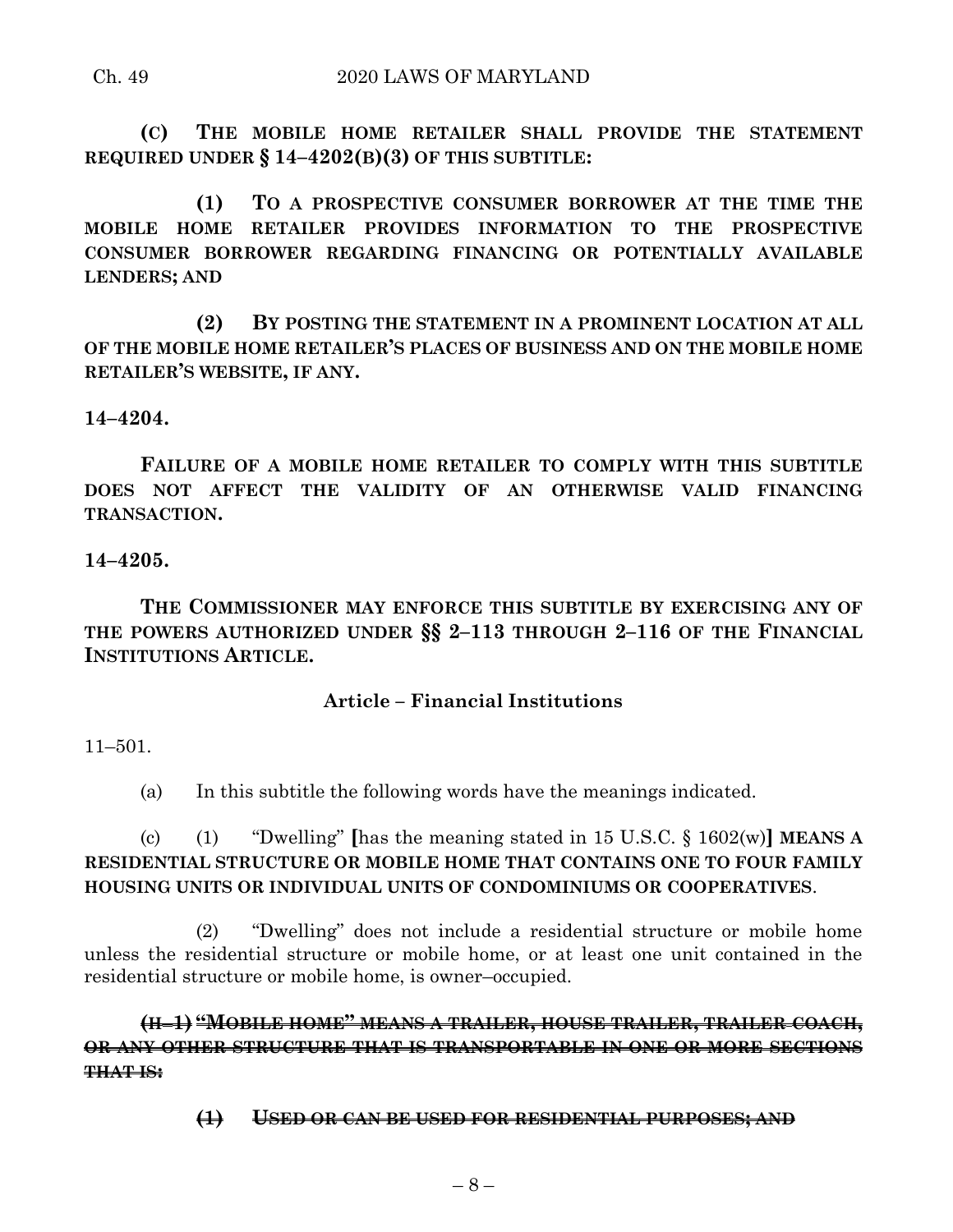## **(2) PERMANENTLY ATTACHED TO LAND OR CONNECTED TO UTILITY, WATER, OR SEWAGE FACILITIES.**

# **(H–1) "MOBILE HOME" MEANS A STRUCTURE, INCLUDING THE PLUMBING, HEATING, AIR CONDITIONING, AND ELECTRICAL SYSTEMS CONTAINED IN THE STRUCTURE, THAT IS:**

## **(1) TRANSPORTABLE IN ONE OR MORE SECTIONS;**

# **(2) EIGHT OR MORE BODY FEET IN WIDTH AND 30 OR MORE BODY FEET IN LENGTH;**

## **(3) BUILT ON A PERMANENT CHASSIS; AND**

# **(4) PERMANENTLY ATTACHED TO LAND OR CONNECTED TO UTILITY, WATER, OR SEWAGE FACILITIES.**

**[**(o) ''Nationwide Mortgage Licensing System and Registry'' or "NMLS" has the meaning stated in § 1–101 of this article.**]**

**[**(p)**] (O)** "Person" means a natural person, corporation, limited liability company, partnership, business trust, statutory trust, or association.

**[**(q)**] (P)** "Residential real estate" means any owner–occupied real property located in Maryland on which a dwelling is constructed or intended to be constructed.

**[**(r)**] (Q)** "State" means the State of Maryland.

11–601.

(a) In this subtitle the following words have the meanings indicated.

### **(M–1) "MOBILE HOME" HAS THE MEANING STATED IN § 11–501 OF THIS TITLE.**

(q) (1) "Mortgage loan originator" means an individual who for compensation or gain, or in the expectation of compensation or gain:

- (i) Takes a loan application; or
- (ii) Offers or negotiates terms of a mortgage loan.
- (2) "Mortgage loan originator" does not include an individual who:
	- (i) Acts solely as a mortgage loan processor or underwriter;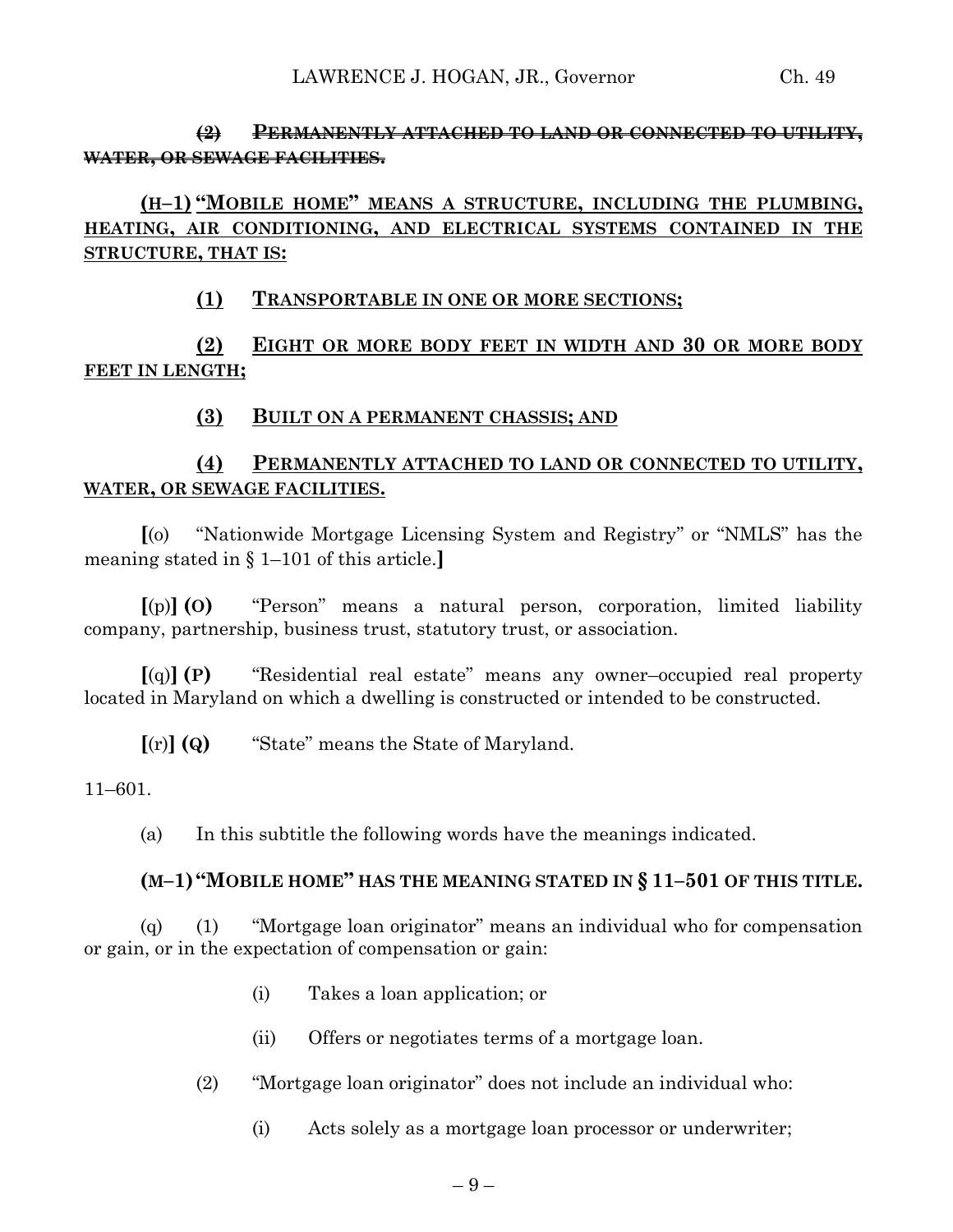(ii) Performs only real estate brokerage activities and is licensed in accordance with Title 17 of the Business Occupations and Professions Article, unless the individual is compensated by a mortgage lender, mortgage broker, or other mortgage loan originator or by any agent of a mortgage lender, mortgage broker, or other mortgage loan originator; **[**or**]**

(iii) Is involved solely in extensions of credit relating to timeshare plans, as that term is defined in 11 U.S.C. § **[**101(53d)**] 101(53D); OR**

# **(IV) IS A RETAILER OF MOBILE HOMES OR AN EMPLOYEE OF THE RETAILER IF THE RETAILER OR EMPLOYEE, AS APPLICABLE, DOES NOT RECEIVE, DIRECTLY OR INDIRECTLY, COMPENSATION OR GAIN FOR ENGAGING IN ACTIVITIES DESCRIBED IN PARAGRAPH (1) OF THIS SUBSECTION THAT IS IN EXCESS OF COMPENSATION OR GAIN RECEIVED IN A COMPARABLE CASH TRANSACTION**.

**[**(s) ''Nationwide Mortgage Licensing System and Registry'' or "NMLS" has the meaning stated in § 1–101 of this article.**]**

**[**(t)**] (S)** "Nontraditional mortgage product" means any mortgage product other than a 30–year fixed rate mortgage loan.

 $[(u)]$  **(T)** "Person" has the meaning stated in  $§$  11–501 of this title.

**[**(v)**] (U)** ''Real estate brokerage activity'' means any activity for which a license is required under Title 17 of the Business Occupations and Professions Article.

**[**(w)**] (V)** ''Registered mortgage loan originator'' means any individual who:

- (1) Is a mortgage loan originator;
- (2) Is an employee of:
	- (i) A depository institution;
	- (ii) A subsidiary that is:
		- 1. Owned and controlled by a depository institution; and
		- 2. Regulated by a federal banking agency; or
	- (iii) An institution regulated by the Farm Credit Administration; and

(3) Is registered with, and maintains a unique identifier through, **[**the Nationwide Mortgage Licensing System and Registry**] NMLS**.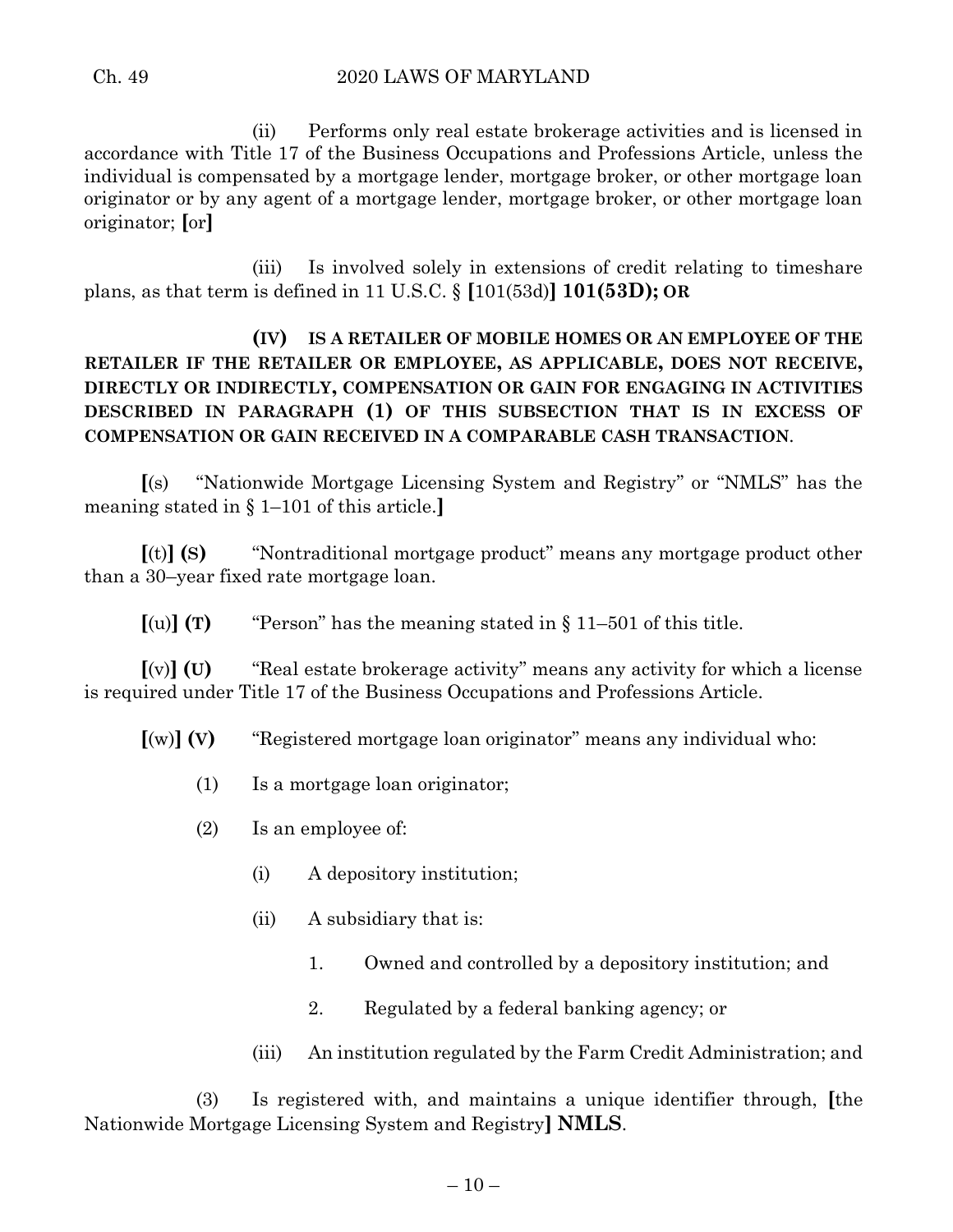**[**(x)**] (W)** "Residential real estate" has the meaning stated in § 11–501 of this title.

**[**(y)**] (X)** "Unique identifier" means a number or other identifier assigned by **[**the Nationwide Mortgage Licensing System and Registry**] NMLS**.

11–610.

|                     | (a) |      | There is a Nondepository Special Fund that consists of:                                                   |
|---------------------|-----|------|-----------------------------------------------------------------------------------------------------------|
|                     |     | (1)  | Revenue received for the licensing of individuals under this subtitle;                                    |
| title;              |     | (2)  | Revenue received for the licensing of persons under Subtitle 2 of this                                    |
| title;              |     | (3)  | Revenue received for the licensing of persons under Subtitle 3 of this                                    |
| title;              |     | (4)  | Revenue received for the licensing of persons under Subtitle 4 of this                                    |
| title;              |     | (5)  | Revenue received for the licensing of persons under Subtitle 5 of this                                    |
| of this article;    |     | (6)  | Revenue received for the licensing of persons under Title 12, Subtitle 1                                  |
| of this article;    |     | (7)  | Revenue received for the licensing of persons under Title 12, Subtitle 4                                  |
| of this article;    |     | (8)  | Revenue received for the licensing of persons under Title 12, Subtitle 9                                  |
| 10 of this article; |     | (9)  | Revenue received for the registration of persons under Title 12, Subtitle                                 |
|                     |     | (10) | Revenue received for the licensing of persons under Title 7 of the<br><b>Business Regulation Article;</b> |

(11) Revenue received for the licensing of persons under Title 14, Subtitle 19 of the Commercial Law Article;

(12) Income from the investments that the State Treasurer makes for the Fund; and